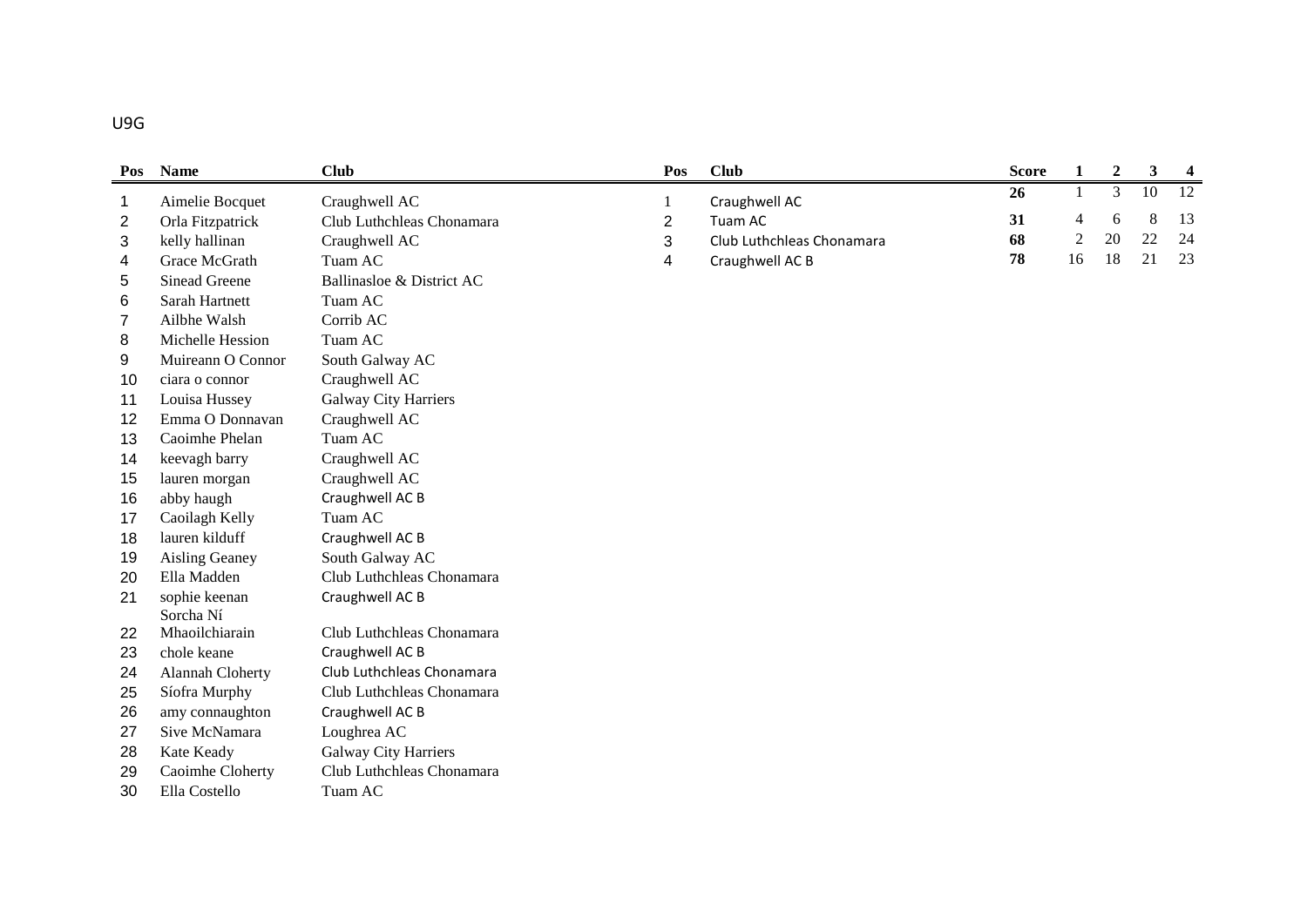| 31 | Sarah Egan          | Athenry AC                |
|----|---------------------|---------------------------|
| 32 | Bróna Madden        | Club Luthchleas Chonamara |
| 33 | maira gorman        | Craughwell AC B           |
| 34 | Ciara Hillary       | Caltra & District AC      |
| 35 | India Cunniffe      | Tuam AC                   |
| 36 | Grace O'Shaughnessy | Caltra & District AC      |
| 37 | Katie Mc Donagh     | Club Luthchleas Chonamara |
| 38 | rebecca doyle       | Craughwell AC C           |
|    |                     |                           |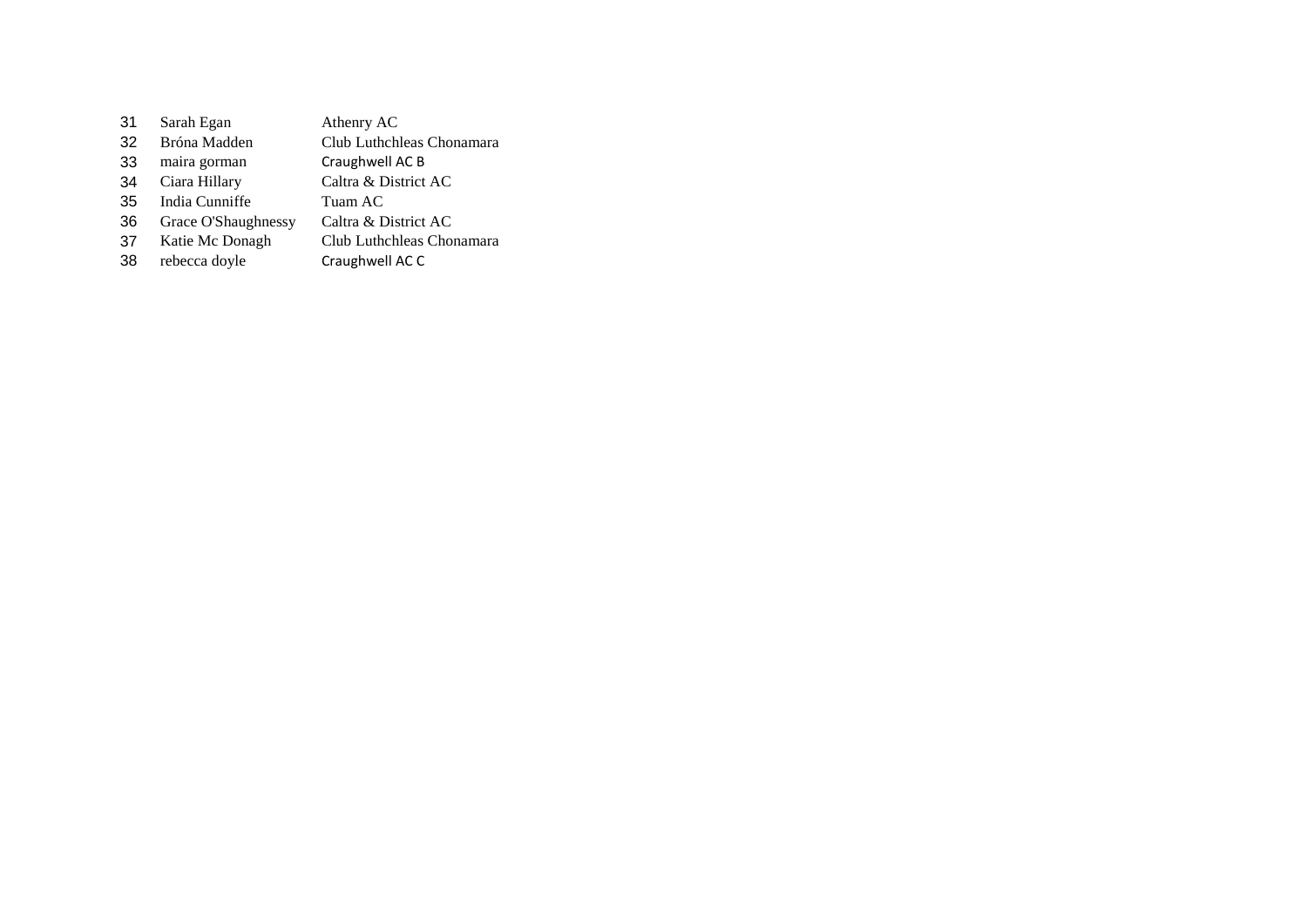| Pos | <b>Name</b>              | <b>Club</b>                 | Pos          | <b>Club</b>     | <b>Score</b> | 1  | $\boldsymbol{2}$ | 3  | $\boldsymbol{4}$ |
|-----|--------------------------|-----------------------------|--------------|-----------------|--------------|----|------------------|----|------------------|
| 1   | Dara Costello            | <b>Galway City Harriers</b> | $\mathbf{1}$ | Craughwell AC   | 18           | 3  | $\overline{4}$   | 5  | 6                |
| 2   | Daniel Keating           | East Galway AC              | 2            | Tuam AC         | 58           | 11 | 13               | 15 | 19               |
| 3   | keelan moorehead         | Craughwell AC               | 3            | Craughwell AC B | 69           | 14 | 16               | 17 | 22               |
| 4   | paul barry               | Craughwell AC               |              |                 |              |    |                  |    |                  |
| 5   | caelan coleman           | Craughwell AC               |              |                 |              |    |                  |    |                  |
| 6   | ben moran                | Craughwell AC               |              |                 |              |    |                  |    |                  |
| 7   | declan o connell         | Craughwell AC               |              |                 |              |    |                  |    |                  |
| 8   | David Conroy             | Club Luthchleas Chonamara   |              |                 |              |    |                  |    |                  |
| 9   | Eamon Lydon              | Corrib AC                   |              |                 |              |    |                  |    |                  |
| 10  | <b>Brian Fitzpatrick</b> | Ballinasloe & District AC   |              |                 |              |    |                  |    |                  |
| 11  | <b>Isaac Costello</b>    | Tuam AC                     |              |                 |              |    |                  |    |                  |
| 12  | gavin clarke             | Craughwell AC               |              |                 |              |    |                  |    |                  |
| 13  | Cian Mellet              | Tuam AC                     |              |                 |              |    |                  |    |                  |
| 14  | diarmuid kellegher       | Craughwell AC B             |              |                 |              |    |                  |    |                  |
| 15  | Oisin McGinn             | Tuam AC                     |              |                 |              |    |                  |    |                  |
| 16  | iarlaith leen            | Craughwell AC B             |              |                 |              |    |                  |    |                  |
| 17  | sean mc donagh           | Craughwell AC B             |              |                 |              |    |                  |    |                  |
| 18  | Ronan Maher              | South Galway AC             |              |                 |              |    |                  |    |                  |
| 19  | David Harhen             | Tuam AC                     |              |                 |              |    |                  |    |                  |
|     | <b>CONCHUR</b>           |                             |              |                 |              |    |                  |    |                  |
| 20  | <b>DEELEY</b>            | Athenry AC                  |              |                 |              |    |                  |    |                  |
| 21  | Niall Smith              | Tuam AC                     |              |                 |              |    |                  |    |                  |
| 22  | paul thorthon            | Craughwell AC B             |              |                 |              |    |                  |    |                  |
| 23  | james o sullivan         | Craughwell AC B             |              |                 |              |    |                  |    |                  |
| 24  | Cian Donnelly            | Loughrea AC                 |              |                 |              |    |                  |    |                  |
| 25  | liam egan                | Craughwell AC B             |              |                 |              |    |                  |    |                  |
| 26  | Evan McIntyre            | Corrib AC                   |              |                 |              |    |                  |    |                  |
| 27  | James Quinn              | Tuam AC                     |              |                 |              |    |                  |    |                  |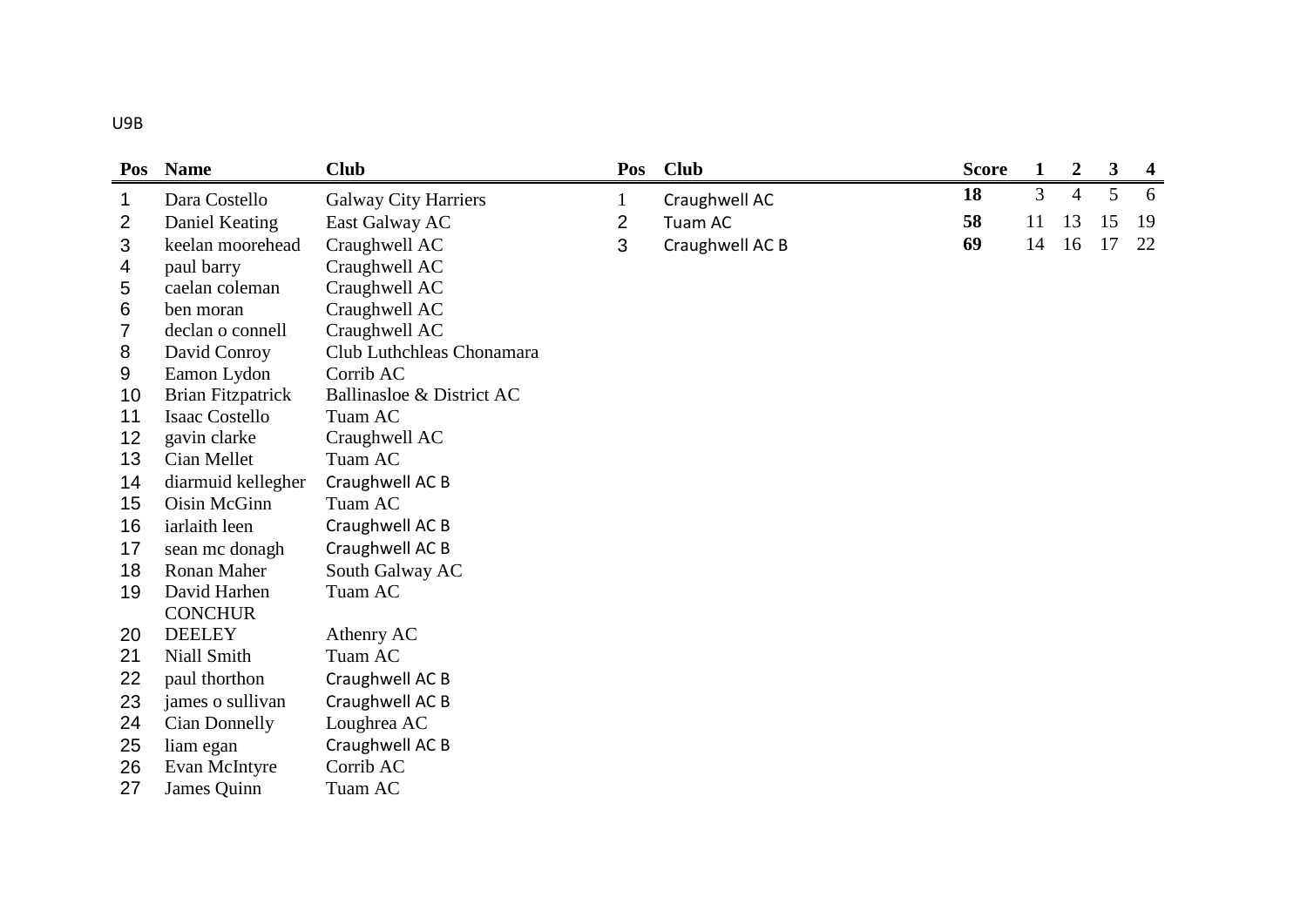| 28 | leo molloy           | Craughwell AC |
|----|----------------------|---------------|
| 29 | john donnellan       | Craughwell AC |
| 30 | <b>Evan Donnelly</b> | Loughrea AC   |
| 31 | Oisin Munnelly       | Tuam AC       |
| 32 | donnacha lawless     | Craughwell AC |
| 33 | Pearse Tighe         | Tuam AC       |
|    |                      |               |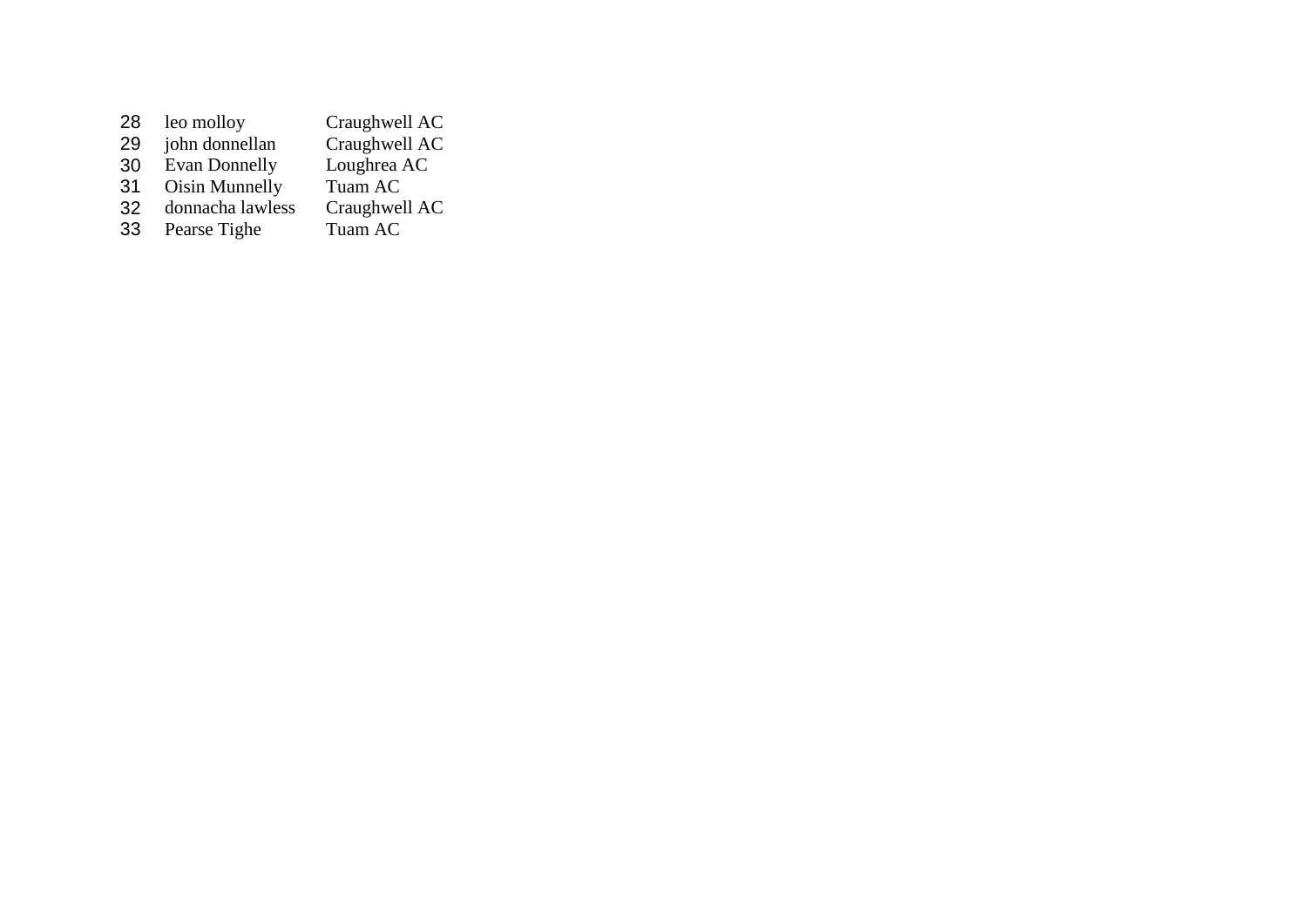### U11G

| Pos | <b>Name</b>         | <b>Club</b>                 | Pos          | <b>Club</b>                          | <b>Score</b> | $\mathbf{1}$   | $\boldsymbol{2}$ | $\mathbf{3}$ | $\overline{\mathbf{4}}$ |
|-----|---------------------|-----------------------------|--------------|--------------------------------------|--------------|----------------|------------------|--------------|-------------------------|
|     | Aoibheann           |                             |              |                                      | 33           | 3              | 6                | 11           | 13                      |
| 1   | Fitzpatrick         | Ballinasloe & District AC   | $\mathbf{1}$ | South Galway AC                      |              |                |                  |              |                         |
| 2   | Mia Craughwell      | <b>Galway City Harriers</b> | 2            | <b>Ballinasloe &amp; District AC</b> | 34           | 1              | 8                | 9            | 16                      |
| 3   | Siobhan Geaney      | South Galway AC             | 3            | Craughwell AC                        | 69           | 7              | 17               | 22           | 23                      |
| 4   | Saoirse Coleman     | East Galway AC              | 4            | Tuam AC                              | 79           | 5              | 15               | 29           | 30                      |
| 5   | Eva Burke           | Tuam AC                     | 5            | <b>Galway City Harriers</b>          | 86           | $\overline{2}$ | 20               | 27           | 37                      |
| 6   | Roisin McNamee      | South Galway AC             | 6            | Craughwell AC B                      | 130          | 31             | 32               | 33           | 34                      |
| 7   | issabella boland    | Craughwell AC               |              |                                      |              |                |                  |              |                         |
| 8   | Caoimhe Kilkenny    | Ballinasloe & District AC   |              |                                      |              |                |                  |              |                         |
| 9   | Clodagh Killeen     | Ballinasloe & District AC   |              |                                      |              |                |                  |              |                         |
| 10  | Lucy Griffin        | Loughrea AC                 |              |                                      |              |                |                  |              |                         |
| 11  | Ellen Bermingham    | South Galway AC             |              |                                      |              |                |                  |              |                         |
|     | <b>BRONAGH</b>      |                             |              |                                      |              |                |                  |              |                         |
| 12  | <b>DEELEY</b>       | Athenry AC                  |              |                                      |              |                |                  |              |                         |
| 13  | Naoise Flatley      | South Galway AC             |              |                                      |              |                |                  |              |                         |
| 14  | Amy Cloherty        | Club Luthchleas Chonamara   |              |                                      |              |                |                  |              |                         |
|     | Danielle            |                             |              |                                      |              |                |                  |              |                         |
| 15  | Fitzpatrick         | Tuam AC                     |              |                                      |              |                |                  |              |                         |
| 16  | Ciara Power         | Ballinasloe & District AC   |              |                                      |              |                |                  |              |                         |
| 17  | luiseach conaghan   | Craughwell AC               |              |                                      |              |                |                  |              |                         |
| 18  | Leah Hanley         | South Galway AC             |              |                                      |              |                |                  |              |                         |
| 19  | <b>Sinead Maher</b> | South Galway AC             |              |                                      |              |                |                  |              |                         |
| 20  | Kayla Mc Keon       | <b>Galway City Harriers</b> |              |                                      |              |                |                  |              |                         |
| 21  | Amy Rose Kelly      | South Galway AC             |              |                                      |              |                |                  |              |                         |
| 22  | grace lynch         | Craughwell AC               |              |                                      |              |                |                  |              |                         |
| 23  | holly o boyle       | Craughwell AC               |              |                                      |              |                |                  |              |                         |
| 24  | muireen leen        | Craughwell AC               |              |                                      |              |                |                  |              |                         |
| 25  | erin doyle          | Craughwell AC               |              |                                      |              |                |                  |              |                         |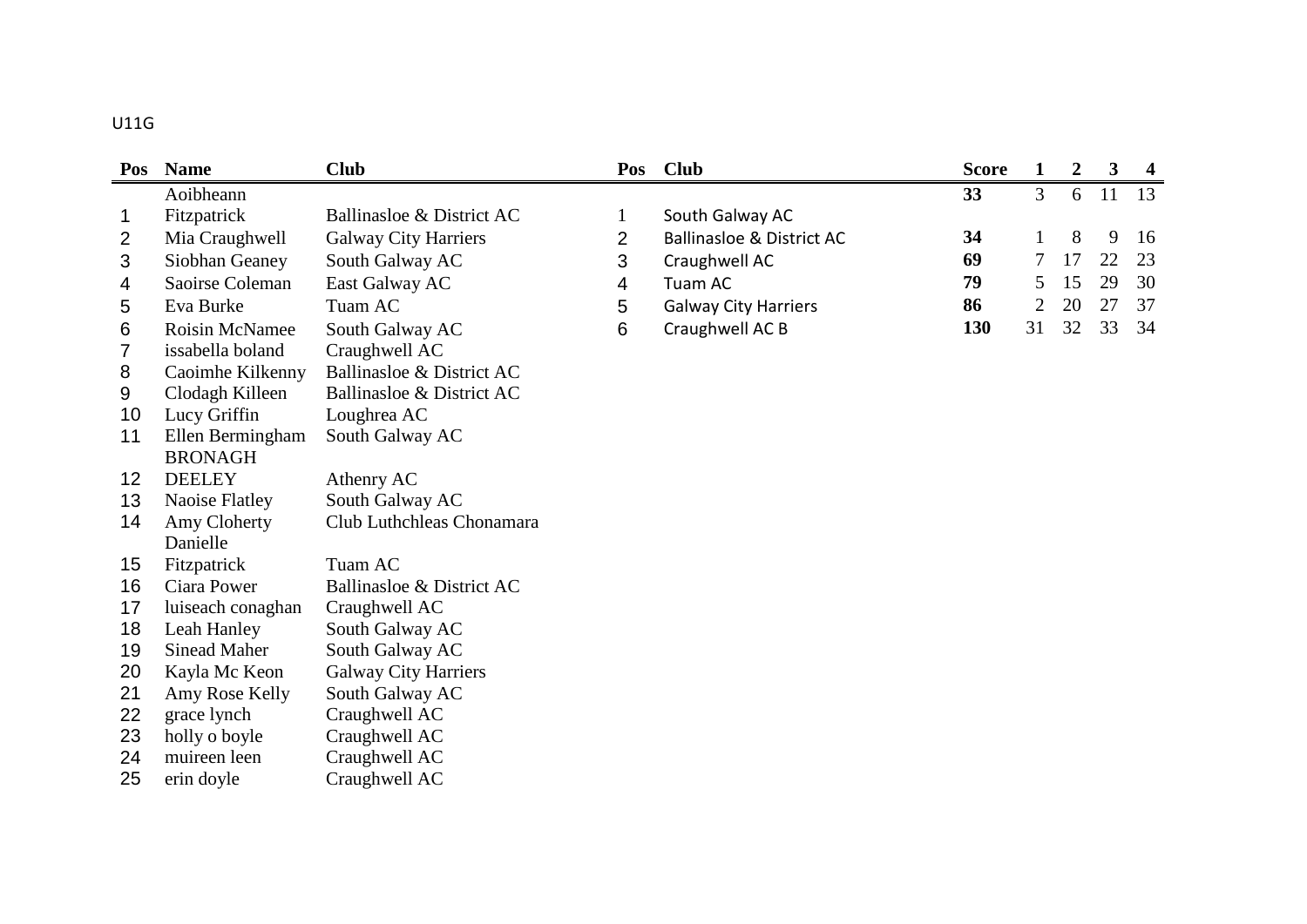| 26 | <b>OHalloranLAC</b>     | Loughrea AC                 |
|----|-------------------------|-----------------------------|
| 27 | Clodagh Quirke          | <b>Galway City Harriers</b> |
| 28 | <b>Holly Vaughan</b>    | Corrib AC                   |
| 29 | Eabha Smith             | Tuam AC                     |
| 30 | Myah Gallagher          | Tuam AC                     |
| 31 | nicole clarke           | Craughwell AC B             |
| 32 | vivien Blaine           | Craughwell AC B             |
| 33 | wendy wirsky            | Craughwell AC B             |
| 34 | aoibhe donnellan        | Craughwell AC B             |
| 35 | Tara Mc Williams        | South Galway AC             |
| 36 | <b>Aisling Corry</b>    | Loughrea AC                 |
| 37 | Anna Keady              | <b>Galway City Harriers</b> |
| 38 | Grace Tuck              | Tuam AC                     |
| 39 | catherine gorman        | Craughwell AC               |
| 40 | Sarah Keating           | East Galway AC              |
| 41 | <b>Meaveen Connolly</b> | South Galway AC             |
| 42 | Shannon Smith           | Caltra & District AC        |
| 43 | tara molloy             | Craughwell AC B             |
| 44 | carmel conway           | Craughwell AC B             |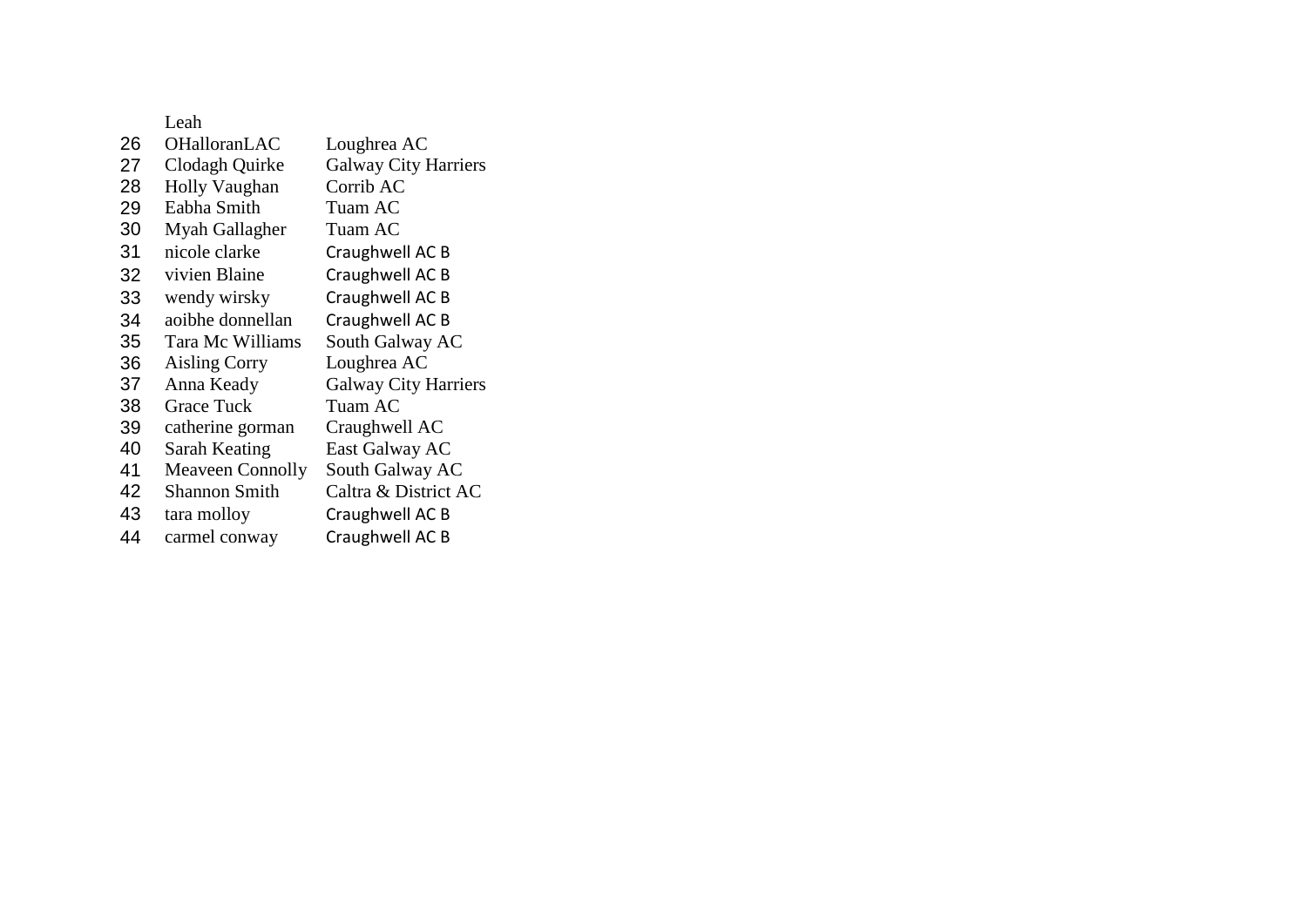| ×<br>۰. |  |  |
|---------|--|--|

| Pos            | <b>Name</b>        | <b>Club</b>                 | Pos          | <b>Club</b>     | <b>Score</b> | 1              | $\overline{2}$ | $\overline{\mathbf{3}}$ | $\overline{4}$ |
|----------------|--------------------|-----------------------------|--------------|-----------------|--------------|----------------|----------------|-------------------------|----------------|
| 1              | mathys bocquet     | Craughwell AC               | $\mathbf{1}$ | Tuam AC         | 28           | $\overline{4}$ | 5              | 8                       | 11             |
| $\overline{2}$ | Mike Hussey        | <b>Galway City Harriers</b> | 2            | Craughwell AC   | 34           | $\mathbf{1}$   | 7              | 12                      | 14             |
| 3              | Enda Keane         | East Galway AC              | 3            | Athenry AC      | 62           | 6              | 9              | 22                      | 25             |
| 4              | Oisin Phelan       | Tuam AC                     | 4            | Tuam AC B       | 102          | 19             | 21             | 28                      | 34             |
| 5              | Daragh Kenny       | Tuam AC                     | 5            | Craughwell AC B | 115          | 26             | 27             | 29                      | 33             |
| 6              | Adam O'Halloran    | Athenry AC                  |              |                 |              |                |                |                         |                |
| 7              | liam oconnell      | Craughwell AC               |              |                 |              |                |                |                         |                |
| 8              | Oisin Kelly        | Tuam AC                     |              |                 |              |                |                |                         |                |
|                | <b>CONOR</b>       |                             |              |                 |              |                |                |                         |                |
| 9              | <b>CURRAN</b>      | Athenry AC                  |              |                 |              |                |                |                         |                |
| 10             | Jamie Coyne        | Ballinasloe & District AC   |              |                 |              |                |                |                         |                |
| 11             | Cian Rafferty      | Tuam AC                     |              |                 |              |                |                |                         |                |
| 12             | lucas keane        | Craughwell AC               |              |                 |              |                |                |                         |                |
| 13             | John McGauran      | Corrib AC                   |              |                 |              |                |                |                         |                |
| 14             | cormac mc fadden   | Craughwell AC               |              |                 |              |                |                |                         |                |
| 15             | Cian Halligan      | Tuam AC                     |              |                 |              |                |                |                         |                |
| 16             | adam jordan        | Craughwell AC               |              |                 |              |                |                |                         |                |
| 17             | <b>Adam Hynes</b>  | Tuam AC                     |              |                 |              |                |                |                         |                |
| 18             | Michael Coyne      | Ballinasloe & District AC   |              |                 |              |                |                |                         |                |
| 19             | Kevin Munnelly     | Tuam AC B                   |              |                 |              |                |                |                         |                |
| 20             | callum brady       | Craughwell AC               |              |                 |              |                |                |                         |                |
| 21             | Michael Hartnett   | Tuam AC B                   |              |                 |              |                |                |                         |                |
| 22             | <b>ASKA LITTLE</b> | Athenry AC                  |              |                 |              |                |                |                         |                |
| 23             | Niall Jennings     | Ballinasloe & District AC   |              |                 |              |                |                |                         |                |
| 24             | sean Fitzpatrick   | South Galway AC             |              |                 |              |                |                |                         |                |
|                | <b>CAEIN</b>       |                             |              |                 |              |                |                |                         |                |
| 25             | <b>HARRINGTON</b>  | Athenry AC                  |              |                 |              |                |                |                         |                |
| 26             | gavin keenan       | Craughwell AC B             |              |                 |              |                |                |                         |                |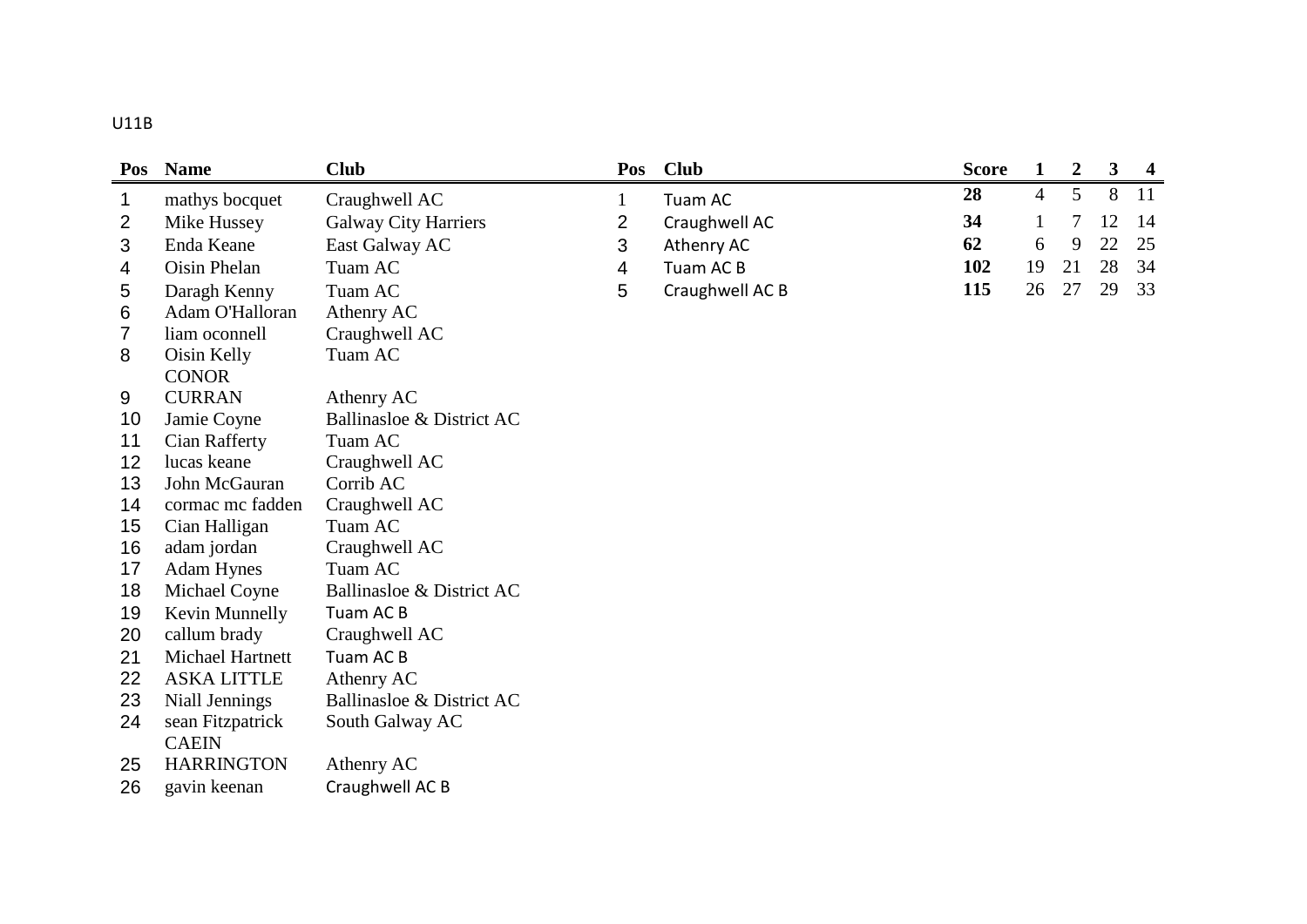| alan connaughton        | Craughwell AC B             |
|-------------------------|-----------------------------|
| Cian Mitchell           | Tuam AC B                   |
| Christian Joyce         | Craughwell AC B             |
| Ronan Duggan            | <b>Galway City Harriers</b> |
| <b>Richard Mc Grath</b> | <b>Galway City Harriers</b> |
| <b>SEAN DOGGETT</b>     | Athenry AC                  |
| eamon mc glynn          | Craughwell AC B             |
| Dara Mannion            | Tuam AC B                   |
| Ryan Riggs              | Tuam AC B                   |
| Ca0ilinn Murphy         | Club Luthchleas Chonamara   |
| Conor Ryan              | Tuam AC B                   |
| <b>AIDAN SHAW</b>       | Athenry AC                  |
|                         |                             |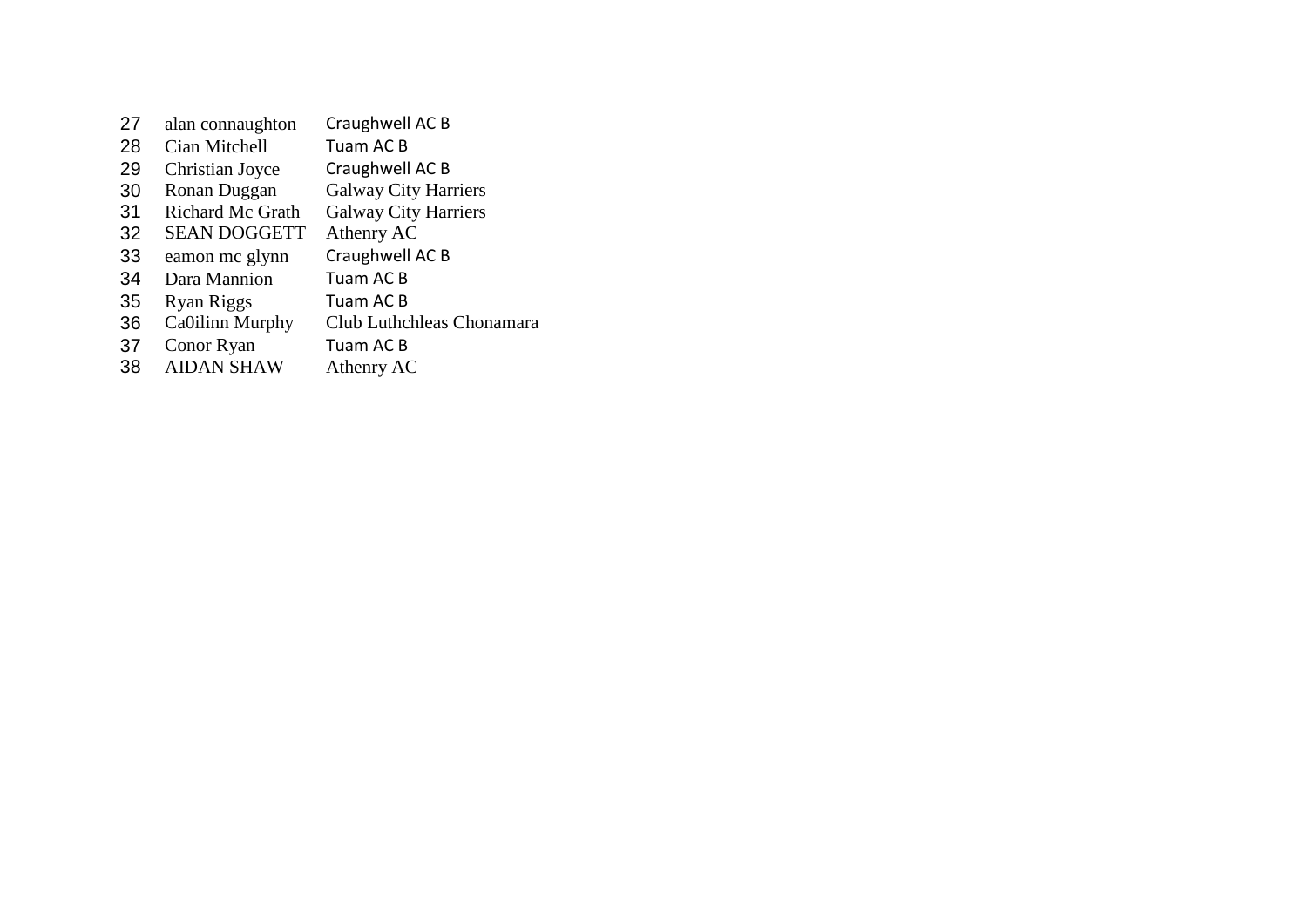| Pos | <b>Name</b>           | <b>Club</b>                   | Pos            | <b>Club</b>                   | <b>Score</b> | 1            | $\boldsymbol{2}$ | $\mathbf{3}$ | $\overline{\mathbf{4}}$ |
|-----|-----------------------|-------------------------------|----------------|-------------------------------|--------------|--------------|------------------|--------------|-------------------------|
| 1   | Emma Moore            | <b>Galway City Harriers</b>   | $\mathbf{1}$   | <b>Galway City Harriers</b>   | 19           | $\mathbf{1}$ | 5                | 6            | $\overline{7}$          |
| 2   | Saoirse Moore         | Craughwell AC                 | $\overline{2}$ | Craughwell AC                 | 33           | 2            | 8                | 11           | 12                      |
| 3   | Maebh Walsh           | Corrib AC                     | 3              | Athenry AC                    | 54           | 4            | 14               | 15           | 21                      |
|     | <b>KAYLA</b>          |                               |                |                               | 97           | 19           | 23               | 27           | 28                      |
| 4   | <b>MADDEN</b>         | Athenry AC                    | 4              | <b>Galway City Harriers B</b> |              |              |                  |              |                         |
| 5   | Ava Mc Keon           | Galway City Harriers          | 5              | Tuam AC                       | 103          | 22           | 25               | 26           | 30                      |
| 6   | <b>Rachel Fahy</b>    | <b>Galway City Harriers</b>   |                |                               |              |              |                  |              |                         |
| 7   | Isabella Burke        | <b>Galway City Harriers</b>   |                |                               |              |              |                  |              |                         |
| 8   | emily misellka        | Craughwell AC                 |                |                               |              |              |                  |              |                         |
| 9   | Roisin Geaney         | South Galway AC               |                |                               |              |              |                  |              |                         |
| 10  | Aoibhe Joyce          | <b>Galway City Harriers</b>   |                |                               |              |              |                  |              |                         |
| 11  | Clodagh O'Meara       | Craughwell AC                 |                |                               |              |              |                  |              |                         |
| 12  | Jade Moorhead         | Craughwell AC                 |                |                               |              |              |                  |              |                         |
| 13  | Gillian Mc Grath      | <b>Galway City Harriers</b>   |                |                               |              |              |                  |              |                         |
|     | <b>LEONORE</b>        |                               |                |                               |              |              |                  |              |                         |
| 14  | <b>CHURCH</b>         | Athenry AC                    |                |                               |              |              |                  |              |                         |
| 15  | <b>ABIGAIL OSHEA</b>  | Athenry AC                    |                |                               |              |              |                  |              |                         |
| 16  | rebecka flynn         | Craughwell AC                 |                |                               |              |              |                  |              |                         |
| 17  | Fauve Aylmer          | Craughwell AC                 |                |                               |              |              |                  |              |                         |
| 18  | Abbie Rooney          | Craughwell AC B               |                |                               |              |              |                  |              |                         |
| 19  | Aoife Waldron         | <b>Galway City Harriers B</b> |                |                               |              |              |                  |              |                         |
| 20  | <b>Sinead McManus</b> | East Galway AC                |                |                               |              |              |                  |              |                         |
| 21  | Aoilbhe Murray        | Athenry AC                    |                |                               |              |              |                  |              |                         |
| 22  | Isabelle Moynihan     | Tuam AC                       |                |                               |              |              |                  |              |                         |
| 23  | Emma Kubecka          | <b>Galway City Harriers B</b> |                |                               |              |              |                  |              |                         |
| 24  | Leah Farrelly         | Craughwell AC B               |                |                               |              |              |                  |              |                         |
| 25  | Shauna Burke          | Tuam AC                       |                |                               |              |              |                  |              |                         |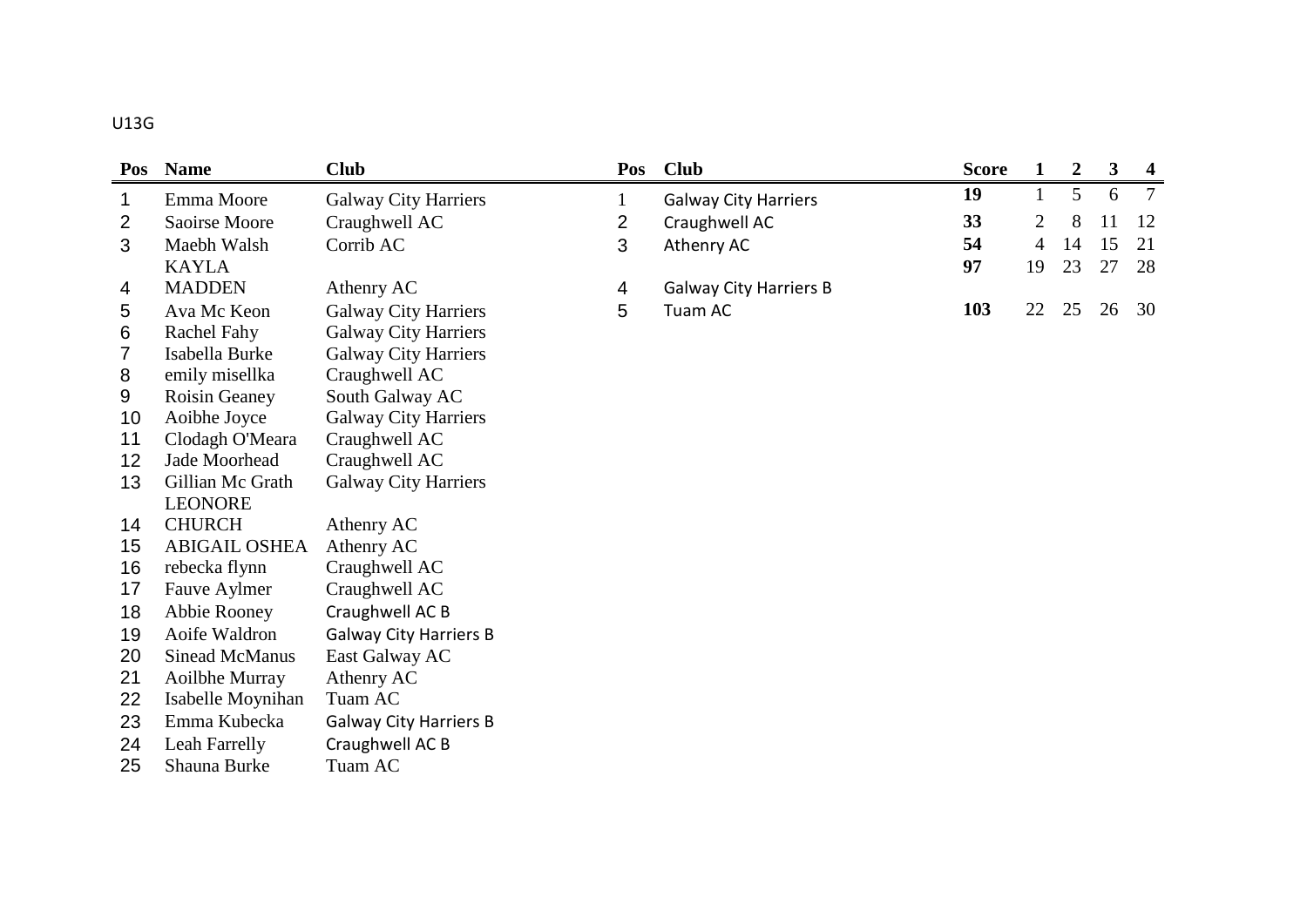| Lucy Van             |                               |
|----------------------|-------------------------------|
| Oosterhout           | Tuam AC                       |
| Eadaoin Halloran     | <b>Galway City Harriers B</b> |
| Nicole Quirke        | <b>Galway City Harriers B</b> |
| Grace Leen           | Craughwell AC B               |
| Orla Blake           | Tuam AC                       |
| <b>Roisin Martin</b> | Tuam AC                       |
| Aoibheann Phelan     | Tuam AC                       |
|                      |                               |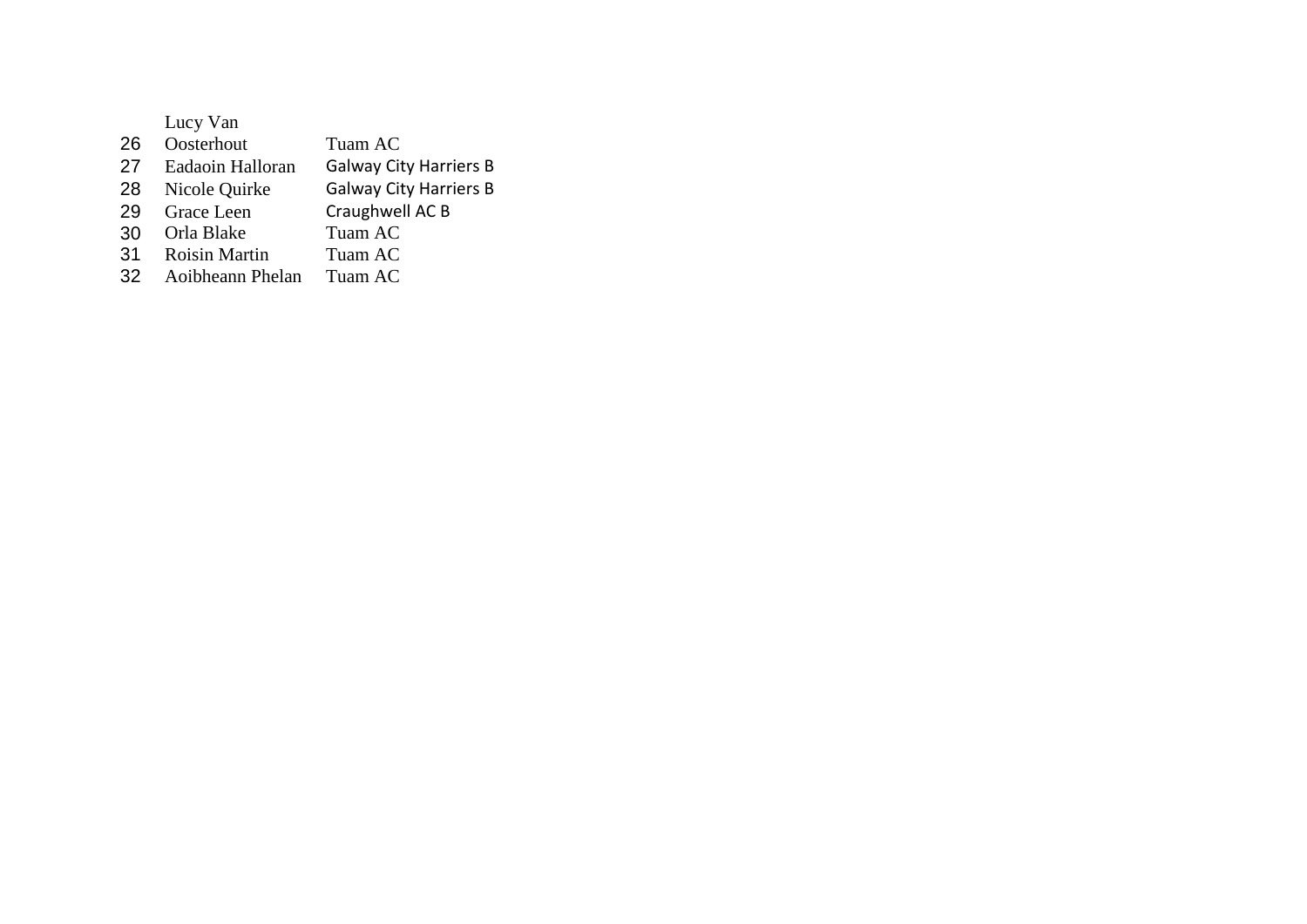| ×<br>۰. | ×<br>۰. |
|---------|---------|
|---------|---------|

| Pos | <b>Name</b>              | <b>Club</b><br><b>Club</b><br>Pos |                |                             | <b>Score</b> | 1              | $\overline{2}$ | 3      | $\overline{\mathbf{4}}$ |
|-----|--------------------------|-----------------------------------|----------------|-----------------------------|--------------|----------------|----------------|--------|-------------------------|
|     | <b>RORY</b>              |                                   |                |                             | 30           | $\mathbf{1}$   | $\overline{4}$ | $\tau$ | 18                      |
| 1   | <b>FITZPATRICK</b>       | Athenry AC                        | $\mathbf{1}$   | Athenry AC                  |              |                |                |        |                         |
| 2   | Darragh Jennings         | <b>Galway City Harriers</b>       | $\overline{2}$ | Craughwell AC               | 38           | 8              | 9              | 10     | <sup>11</sup>           |
| 3   | Oisin Keane              | East Galway AC                    | 3              | <b>Galway City Harriers</b> | 57           | $\overline{2}$ | 14             | 20     | 21                      |
|     | <b>FEARGHUS</b>          |                                   |                |                             |              |                |                |        |                         |
| 4   | <b>DEELEY</b>            | Athenry AC                        |                |                             |              |                |                |        |                         |
| 5   | <b>Shane Fitzpatrick</b> | Ballinasloe & District AC         |                |                             |              |                |                |        |                         |
| 6   | <b>Conor Harley</b>      | Ballinasloe & District AC         |                |                             |              |                |                |        |                         |
| 7   | <b>CALUM HEALY</b>       | Athenry AC                        |                |                             |              |                |                |        |                         |
| 8   | Daniel Galvin            | Craughwell AC                     |                |                             |              |                |                |        |                         |
| 9   | Cian Lavan               | Craughwell AC                     |                |                             |              |                |                |        |                         |
| 10  | robert mc urquhart       | Craughwell AC                     |                |                             |              |                |                |        |                         |
| 11  | Evan Hallihan            | Craughwell AC                     |                |                             |              |                |                |        |                         |
| 12  | dara mc cartin           | Craughwell AC                     |                |                             |              |                |                |        |                         |
| 13  | <b>Conor Munnelly</b>    | Tuam AC                           |                |                             |              |                |                |        |                         |
| 14  | <b>Matthew Gordon</b>    | <b>Galway City Harriers</b>       |                |                             |              |                |                |        |                         |
| 15  | noah keane               | Craughwell AC                     |                |                             |              |                |                |        |                         |
| 16  | <b>Jack Hession</b>      | Tuam AC                           |                |                             |              |                |                |        |                         |
| 17  | ben brady                | Craughwell AC                     |                |                             |              |                |                |        |                         |
|     | <b>DARRAGH</b>           |                                   |                |                             |              |                |                |        |                         |
| 18  | <b>MCNELIS</b>           | Athenry AC                        |                |                             |              |                |                |        |                         |
| 19  | Mark Kilkenny            | Ballinasloe & District AC         |                |                             |              |                |                |        |                         |
| 20  | Sean Duggan              | <b>Galway City Harriers</b>       |                |                             |              |                |                |        |                         |
| 21  | Ronan O Culain           | <b>Galway City Harriers</b>       |                |                             |              |                |                |        |                         |
| 22  | Conor Mc Hugh            | <b>Galway City Harriers</b>       |                |                             |              |                |                |        |                         |
| 23  | Brian O Culain           | <b>Galway City Harriers</b>       |                |                             |              |                |                |        |                         |
| 24  | <b>LIAM SHAW</b>         | Athenry AC                        |                |                             |              |                |                |        |                         |
| 25  | Freddie Tuck             | Tuam AC                           |                |                             |              |                |                |        |                         |
| 26  | Darragh Finn             | East Galway AC                    |                |                             |              |                |                |        |                         |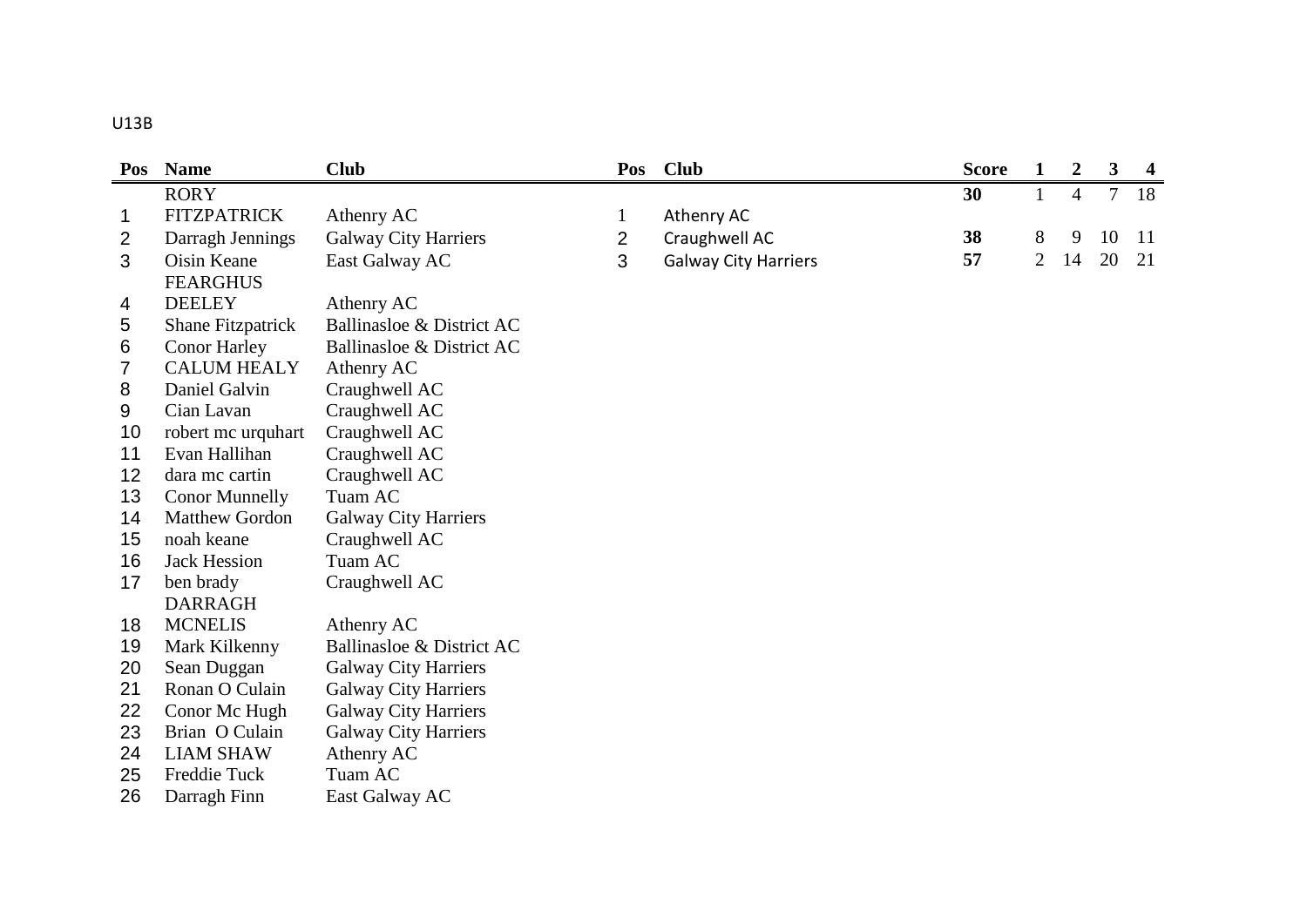## U15G

|    | Pos Name              | <b>Club</b><br><b>Club</b><br>Pos |                |                             | <b>Score</b> |   | $\mathbf{2}$ | 3 | 4   |
|----|-----------------------|-----------------------------------|----------------|-----------------------------|--------------|---|--------------|---|-----|
|    | <b>Eimear Rowe</b>    | Galway City Harriers              |                | <b>Galway City Harriers</b> | 17           |   | 2            | 4 | 10  |
| 2  | Jennifer Hughes       | <b>Galway City Harriers</b>       | $\overline{2}$ | Craughwell AC               | 28           | 3 | 6            | 8 | -11 |
| 3  | Ailbhe Miskella       | Craughwell AC                     |                |                             |              |   |              |   |     |
| 4  | Ciara Dunne           | <b>Galway City Harriers</b>       |                |                             |              |   |              |   |     |
| 5. | <b>AOILBHE DEELEY</b> | Athenry AC                        |                |                             |              |   |              |   |     |
| 6  | Ciara Sheppard        | Craughwell AC                     |                |                             |              |   |              |   |     |
|    | Caoimhe Kelleher      | South Galway AC                   |                |                             |              |   |              |   |     |
| 8  | Sarah Woods           | Craughwell AC                     |                |                             |              |   |              |   |     |
| 9  | Eilis Keogh           | Corrib AC                         |                |                             |              |   |              |   |     |
| 10 | Colma Ni Cheidigh     | Galway City Harriers              |                |                             |              |   |              |   |     |
| 11 | Asia Clarke           | Craughwell AC                     |                |                             |              |   |              |   |     |
| 12 | <b>SAOIRSE HEALEY</b> | Athenry AC                        |                |                             |              |   |              |   |     |
| 13 | Leah McManus          | East Galway AC                    |                |                             |              |   |              |   |     |
| 14 | <b>LAOISE OSHE</b>    | Athenry AC                        |                |                             |              |   |              |   |     |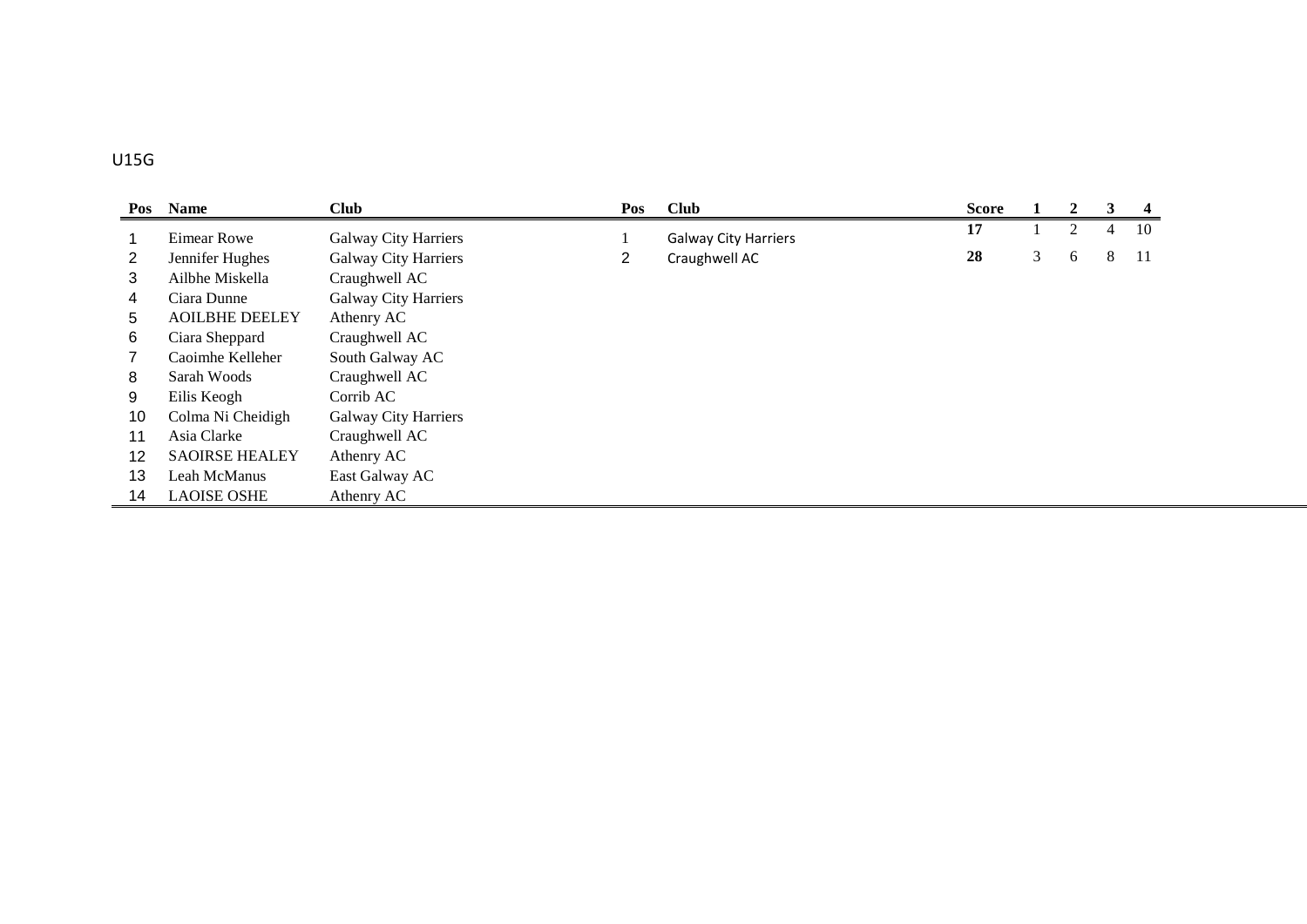|    | Pos Name            | <b>Club</b>                 |   | Pos Club                    | <b>Score</b> |                | 2              | 3  | 4  |
|----|---------------------|-----------------------------|---|-----------------------------|--------------|----------------|----------------|----|----|
|    | Eoghan Jennings     | <b>Galway City Harriers</b> |   | <b>Galway City Harriers</b> | 14           |                | $\overline{2}$ | 3  | 8  |
|    | Cillian Jordan      | <b>Galway City Harriers</b> | 2 | Craughwell AC               | 26           | $\overline{4}$ | 5.             |    | 10 |
| 3  | <b>Barry Murphy</b> | <b>Galway City Harriers</b> | 3 | South Galway AC             | 41           | 6              | 9              | 11 | 15 |
| 4  | sean cotter         | Craughwell AC               |   |                             |              |                |                |    |    |
| 5  | Finbarr McFadden    | Craughwell AC               |   |                             |              |                |                |    |    |
| 6  | A O Hanrahan        | South Galway AC             |   |                             |              |                |                |    |    |
| 7  | liam leen           | Craughwell AC               |   |                             |              |                |                |    |    |
|    | Robert Mc           |                             |   |                             |              |                |                |    |    |
| 8  | Donnell             | <b>Galway City Harriers</b> |   |                             |              |                |                |    |    |
| 9  | <b>Rory Burke</b>   | South Galway AC             |   |                             |              |                |                |    |    |
| 10 | Kyle Moorhead       | Craughwell AC               |   |                             |              |                |                |    |    |
| 11 | <b>Joe Mears</b>    | South Galway AC             |   |                             |              |                |                |    |    |
| 12 | james furey         | Craughwell AC               |   |                             |              |                |                |    |    |
| 13 | Oisin Davis         | Craughwell AC               |   |                             |              |                |                |    |    |
| 14 | paschal walsh       | Craughwell AC               |   |                             |              |                |                |    |    |
| 15 | Eli Sheedy          | South Galway AC             |   |                             |              |                |                |    |    |
| 16 | Oisin Stratford     | Loughrea AC                 |   |                             |              |                |                |    |    |
| 17 | <b>Jack Mannion</b> | Tuam AC                     |   |                             |              |                |                |    |    |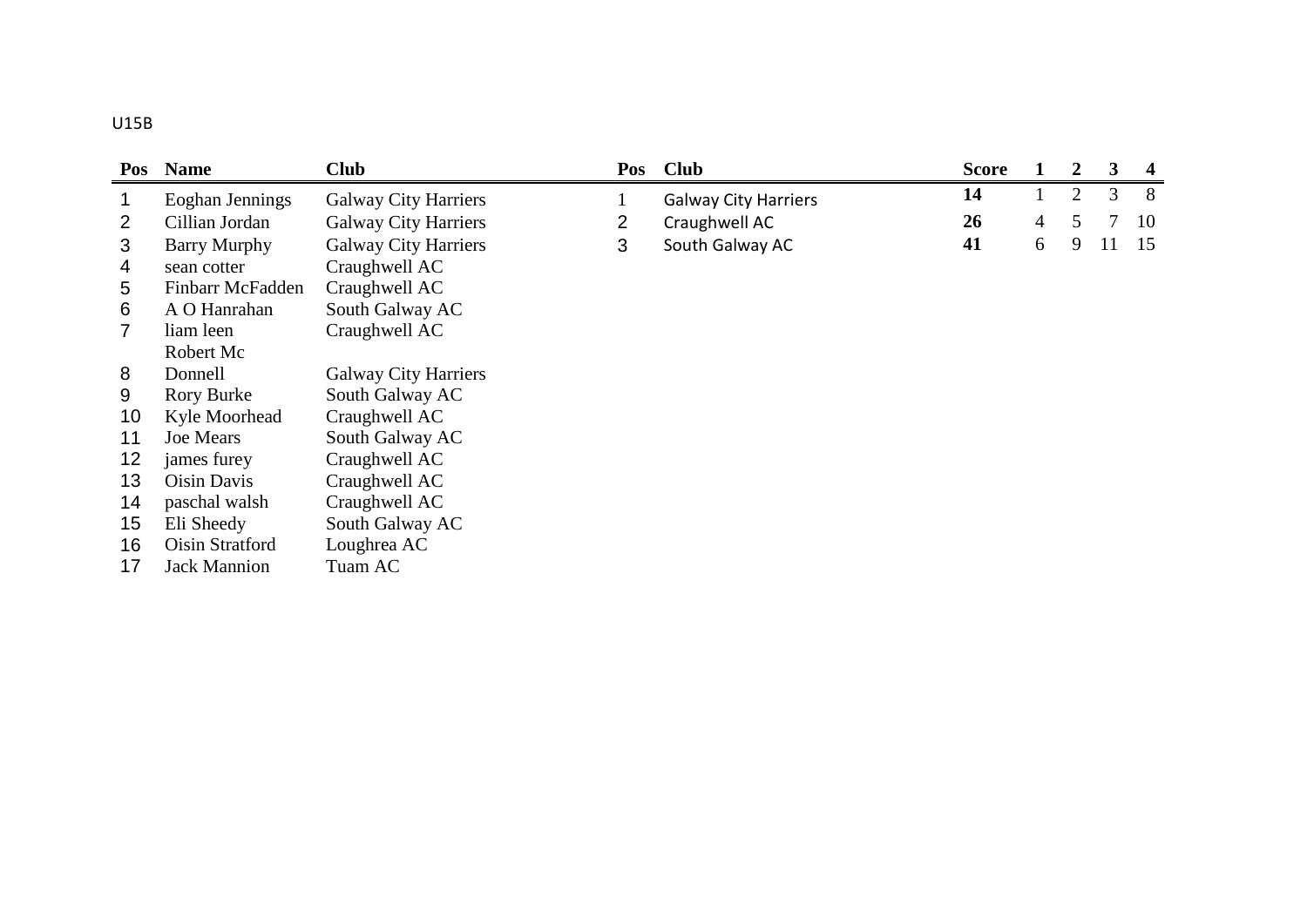# U17G

| Pos | <b>Name</b>      | Club          |
|-----|------------------|---------------|
|     | <b>SARAH</b>     |               |
|     | <b>GILHOOLEY</b> | Athenry AC    |
|     | Catherine Noonan | Craughwell AC |
| 3   | Sinead Kennedy   | Craughwell AC |

## U19G

| Pos | <b>Num</b> | Race | <b>Name</b>      | <b>Club</b>                 |
|-----|------------|------|------------------|-----------------------------|
|     | 228        |      | U19G Aoife King  | <b>Galway City Harriers</b> |
|     | 27         |      | U19G SHANNEN LEE | Athenry AC                  |